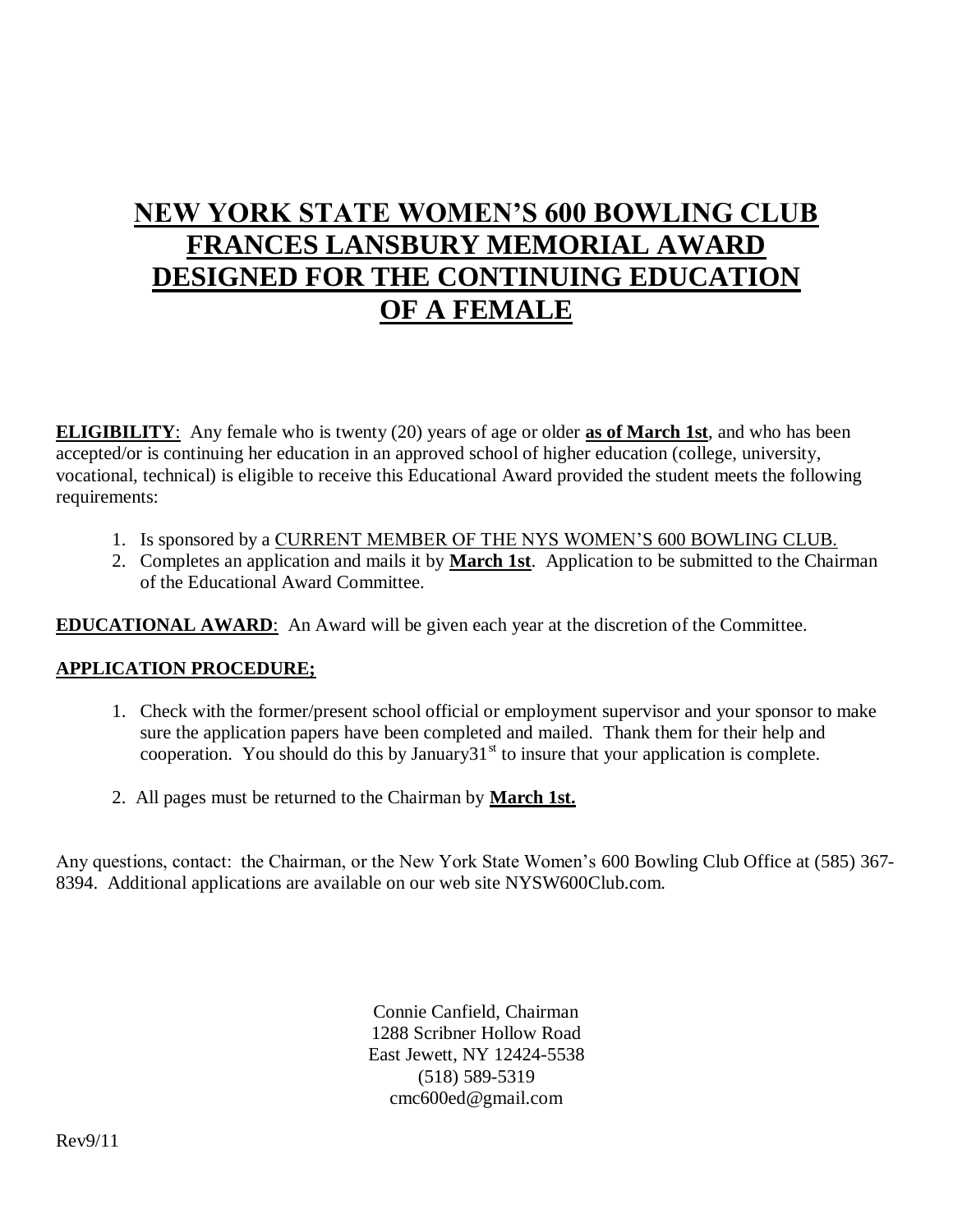#### Page 1

# **NEW YORK STATE WOMEN'S 600 BOWLING CLUB** FRANCES LANSBURY MEMORIAL AWARD DESIGNED FOR THE **CONTINUING EDUCATION OF A FEMALE**

### **APPLICATION**

| Applicant's Name                                                                                               |                                |          |                                                                            |
|----------------------------------------------------------------------------------------------------------------|--------------------------------|----------|----------------------------------------------------------------------------|
| (Last)                                                                                                         | (First)                        | (Middle) |                                                                            |
|                                                                                                                |                                |          |                                                                            |
| (Street)                                                                                                       | (City)                         | (State)  | (Zip)                                                                      |
|                                                                                                                |                                |          |                                                                            |
|                                                                                                                |                                |          |                                                                            |
| Age of Applicant                                                                                               | Year of High School Graduation |          |                                                                            |
|                                                                                                                |                                |          |                                                                            |
| Marital Status: Sgl. ____ Mar. ____ Wid. ____ Div. ____ # of Children _____ Ages __________________            |                                |          |                                                                            |
|                                                                                                                |                                |          |                                                                            |
| Were you a Youth Bowler? ______ # of Years_______<br>Are You a USBC Member? ______ # of Years ______           |                                |          |                                                                            |
|                                                                                                                |                                |          |                                                                            |
| Are you a CURRENT member of the NYSW600BC? _____ # of Years ______ Member #___________________________________ |                                |          |                                                                            |
|                                                                                                                |                                |          |                                                                            |
|                                                                                                                |                                |          |                                                                            |
|                                                                                                                |                                |          |                                                                            |
|                                                                                                                |                                |          |                                                                            |
|                                                                                                                |                                |          |                                                                            |
|                                                                                                                |                                |          |                                                                            |
|                                                                                                                |                                |          |                                                                            |
|                                                                                                                |                                |          |                                                                            |
|                                                                                                                |                                |          |                                                                            |
|                                                                                                                |                                |          |                                                                            |
|                                                                                                                |                                |          |                                                                            |
|                                                                                                                |                                |          |                                                                            |
|                                                                                                                |                                |          |                                                                            |
|                                                                                                                |                                |          |                                                                            |
|                                                                                                                |                                |          |                                                                            |
|                                                                                                                |                                |          |                                                                            |
|                                                                                                                |                                |          |                                                                            |
|                                                                                                                |                                |          |                                                                            |
|                                                                                                                |                                |          |                                                                            |
|                                                                                                                |                                |          | the control of the control of the control of the control of the control of |
| Please state briefly why you consider yourself a viable candidate for this award:                              |                                |          |                                                                            |
|                                                                                                                |                                |          |                                                                            |
|                                                                                                                |                                |          |                                                                            |
|                                                                                                                |                                |          |                                                                            |
|                                                                                                                |                                |          |                                                                            |
|                                                                                                                |                                |          |                                                                            |
|                                                                                                                |                                |          |                                                                            |
| $\mathbf{v}$ and $\mathbf{v}$ and $\mathbf{v}$ and $\mathbf{v}$                                                |                                |          |                                                                            |
|                                                                                                                |                                |          |                                                                            |

(Applicants Signature) **NOTE:** Please send to Chairman by March 1<sup>st</sup>

(Date) Connie Canfield, Chairman 1288 Scribner Hollow Road East Jewett, New York 12424 (518) 589-5319 - cmc600ed@gmail.com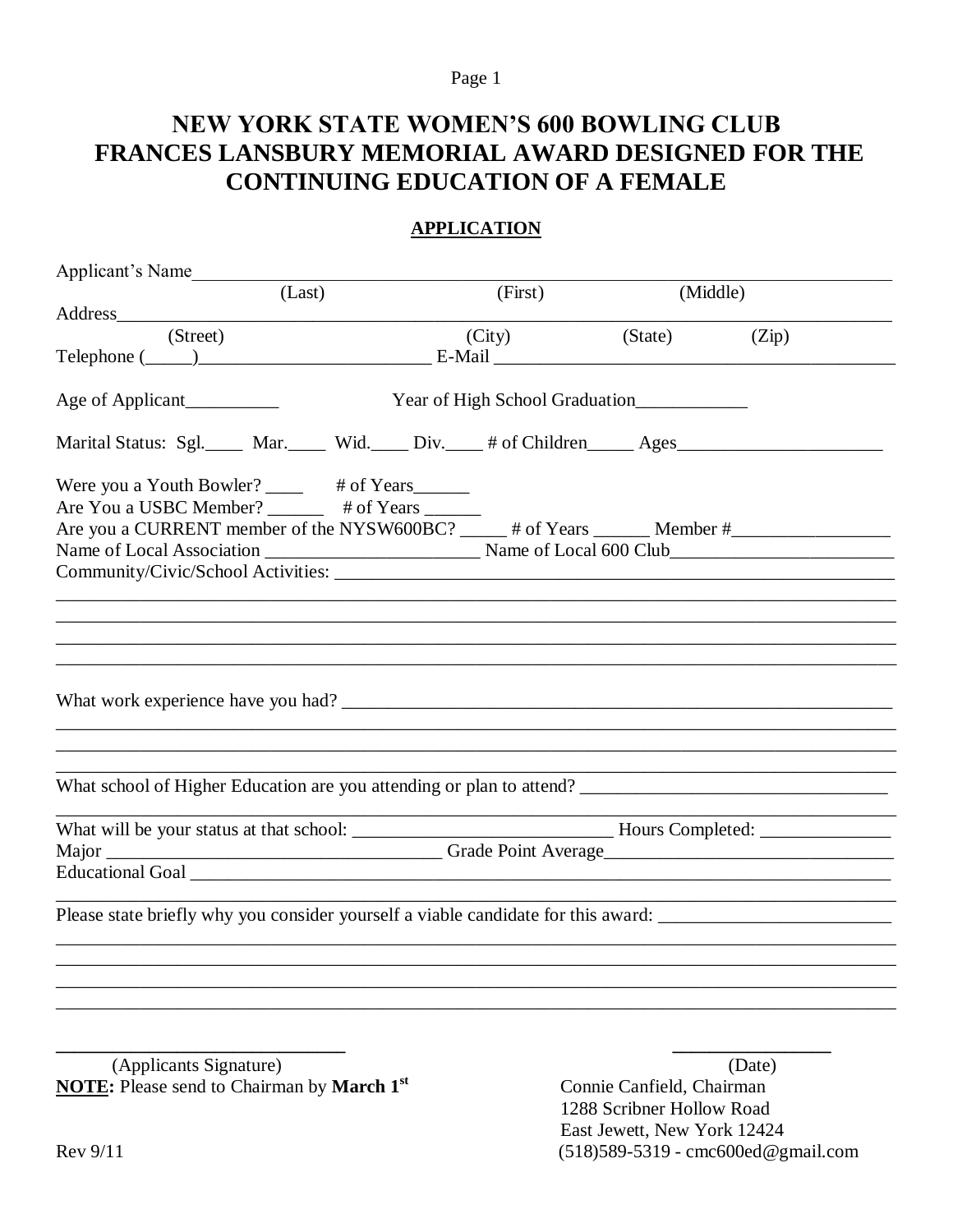### Page 2

# **NEW YORK STATE WOMEN'S 600 BOWLING CLUB** FRANCES LANSBURY MEMORIAL AWARD DESIGNED FOR THE **CONTINUING EDUCATION OF A FEMALE**

### SCHOOL OFFICIAL/EMPLOYMENT SUPERVISOR EVALUATION SHEET

| Applicant's Name                                                                       |                             |                                     |  |  |
|----------------------------------------------------------------------------------------|-----------------------------|-------------------------------------|--|--|
|                                                                                        |                             |                                     |  |  |
| (Street)<br>(City)                                                                     | (State)                     | (Zip)                               |  |  |
| <b>SCHOOL OFFICIAL/EMPLOYMENT SUPERVISOR</b>                                           | (Name)                      |                                     |  |  |
|                                                                                        |                             |                                     |  |  |
| (School/Business)                                                                      |                             |                                     |  |  |
| Address (Street)                                                                       |                             |                                     |  |  |
| (City)<br>Phone $\qquad \qquad$                                                        | (State)                     | (Zip)                               |  |  |
|                                                                                        |                             |                                     |  |  |
|                                                                                        |                             |                                     |  |  |
|                                                                                        |                             |                                     |  |  |
|                                                                                        |                             |                                     |  |  |
|                                                                                        |                             |                                     |  |  |
| Please state briefly why you consider the applicant a viable candidate for this award: |                             |                                     |  |  |
|                                                                                        |                             |                                     |  |  |
|                                                                                        |                             |                                     |  |  |
|                                                                                        |                             |                                     |  |  |
|                                                                                        |                             |                                     |  |  |
|                                                                                        |                             |                                     |  |  |
|                                                                                        |                             |                                     |  |  |
|                                                                                        |                             |                                     |  |  |
|                                                                                        |                             |                                     |  |  |
|                                                                                        |                             |                                     |  |  |
|                                                                                        |                             |                                     |  |  |
|                                                                                        |                             |                                     |  |  |
|                                                                                        |                             |                                     |  |  |
|                                                                                        |                             |                                     |  |  |
|                                                                                        |                             |                                     |  |  |
|                                                                                        |                             |                                     |  |  |
| (Signature of School Official/Employment Supervisor)                                   | (Position)                  | (Date)                              |  |  |
| <b>NOTE:</b> Please send to Chairman by March 1st                                      | Connie Canfield, Chairman   |                                     |  |  |
|                                                                                        | 1288 Scribner Hollow Road   |                                     |  |  |
|                                                                                        | East Jewett, New York 12424 |                                     |  |  |
| Rev 9/11                                                                               |                             | (518) 589-5319 - cmc600ed@gmail.com |  |  |